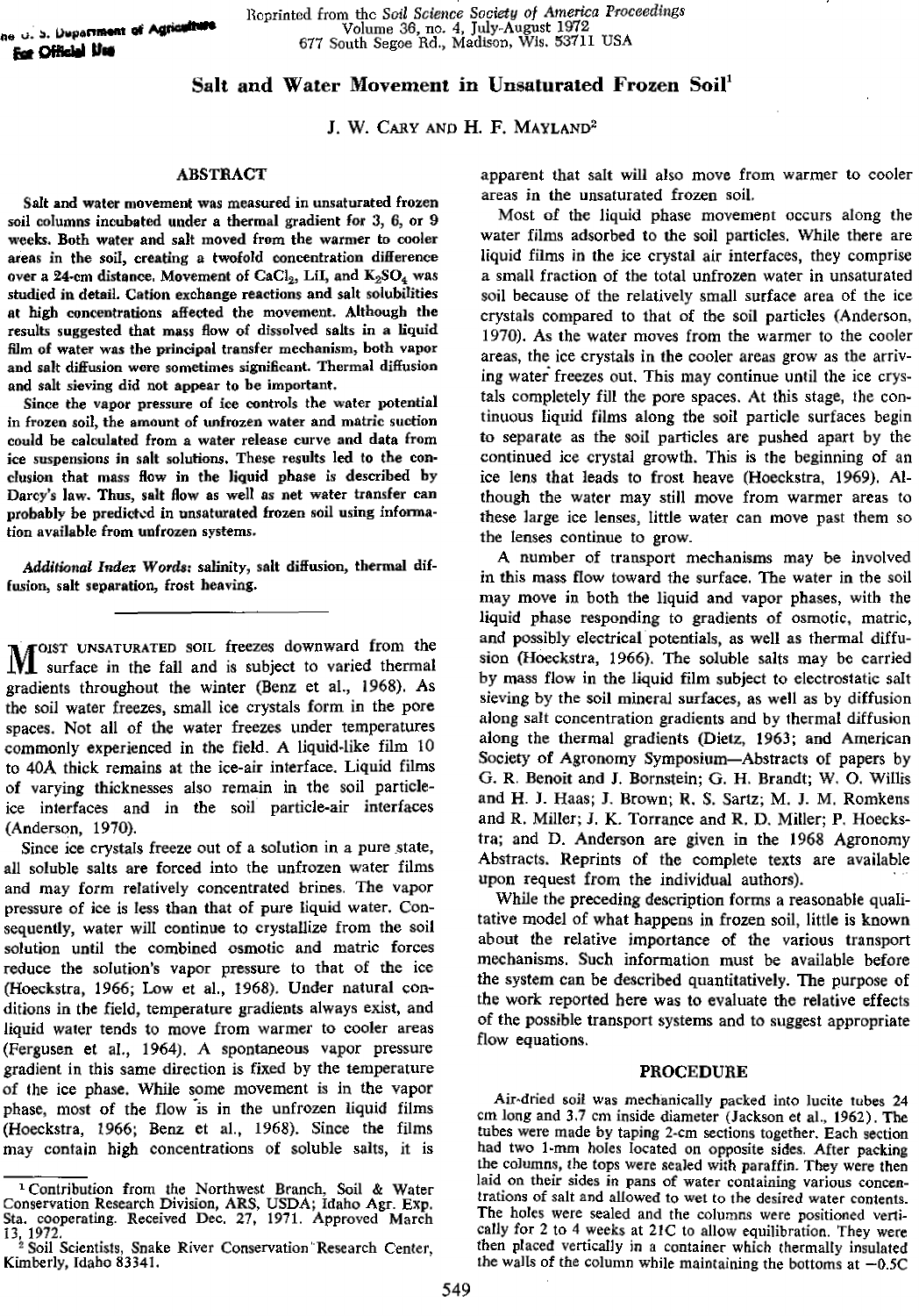

Fig. 1—Examples of water and salt distributions as a function of depth in several isothermal check soil columns.

and the tops at  $-6.5C$ . After 24 hours, the columns were completely frozen and a constant temperature gradient was established. Thermocouples were used in some of the columns to measure the temperature distribution. The columns were left under the temperature gradient for 3, 6, or 9 weeks before each was sliced into 2-cm sections and analyzed for water and salt contents.

Three salt solutions were used to wet the soil columns:  $CaCl<sub>2</sub>$  $K_2SO_4$ , and LiI. Lithium iodide was chosen because the I salts are among the few with negative Soret coefficients (diffuse from cool to warm in aqueous solutions). Chemical potential data were needed for the analysis of transfer in soil, so the concentration of pure brine solutions in equilibrium with ice crystals at temperatures between  $0$  and  $-5C$  were measured. The solutions were allowed to freeze in separatory funnels suspended in a water bath which was controlled to  $\pm$  0.1C. After time for equilibrium, some of the unfrozen solution was drawn off from the ice slurry and analyzed.

Chloride was removed from the soil by exhaustive washing with water. Other salts were extracted by exhaustive washing with *IN* NH4Ac solution (pH 7.0). This method of extraction was chosen because of the inability to distinguish between added and native cations. Depending upon the test species, active exchange could occur during the treatment period. The subsequent cation extractability would, therefore, be a function of the solution salt concentration and exchangeable cationic species. Potassium and Li were determined by flame photometer, while Cl and I were measured by potentiometric titration. Sulfate was determined turbidmetrically after treatment with sized  $BaCl<sub>2</sub>$  crystals. Calcium was determined by atomic absorption spectroscopy.

# **RESULTS AND DISCUSSION**

As an illustration of how near the initial sample preparations came to uniformity, Fig. 1 shows the distribution of water and ions in several individual check columns, with no temperature gradient during the frozen period. The water content in these columns was generally uniform within  $\pm$  1% by weight. The distribution of ions was also reasonably uniform with the exception of K which may have been influenced by an exchange reaction with Ca.

The experimental results are summarized in Fig. 2. Each of the points shown in this figure is a mean of 2 or 3 replicated columns except for 2-G, which shows the results from a single column to which both  $K_2SO_4$  and LiI were added. All of the results are for the Portneuf silt loam with the exception of results in Fig. 2-H, which are for a silty

clay. The bulk density of the soil in all columns was approximately  $1.2 \pm 0.05$  except where specific curve parameters are shown. The Portneuf is a Ca-saturated soil with a surface area of 97  $m^2/g$  and a CEC of 20 meg/100 g. It has a saturation extract conductivity of about 1.5 mmhos/cm (approximately equivalent to 15  $\mu$ eq of salt/ml).

As predicted by the qualitative theory presented in the introduction, both the water and the salt moved toward the colder soil surface even though the entire column was frozen. The changes in concentration of the salts in the water from the original concentrations (dashed lines) indicate that the salt and water must have moved somewhat independently during the frozen period. Several mechanisms might account for this behavior. The basis of one is illustrated' in Fig. 3, where liquid salt concentrations in equilibrium with ice are **shown as functions of temperature.** Since *each* degree decrease in temperature corresponds to approximately a 12-bar water potential drop in ice, the osmotic pressure of the brine solutions are known and shown on the left axis of Fig. 3. The break in the  $K_2SO_4$ curve is caused by its solubility limit at about 800  $\mu$ eg/ml. The curve from this point to  $-5C$  is an extrapolation of handbook values for the solubility change of  $K_2SO_4$  with temperature. The CaSO<sub>4</sub> curve is also an extrapolation of handbook solubility values. It is obvious from this figure that as the temperature decreases, the concentration of soluble salts in the brine solution will increase. Thus, as the brine solution moves upward toward the colder soil surface, each unit volume of flow carries an increasingly greater amount of salt. In other words, as the soil solution moves up toward the colder surface, water continually freezes out along the way, leaving the soluble salts to move on in the more concentrated brine. Then upon melting, the amount of salt per milliliter of water near the surface will be higher than before freezing.

Another possible mechanism for separating salt and water flow is salt sieving. This should show up in the curves of salt per gram of water as an increase in the concentrations in the deeper portions of the soil. The only apparent possibilities appear in Fig. 2-A as the knee at the 17-cm depth, or as the two tails on the K curves in 2-C and 2-F. However, the tails on the K curves are largely a result of ion exchange and, in general, while the knee in 2-A may have occurred from a small amount of salt sieving, the high concentration of soluble salts in the brine films suggests the double layer was very compressed and salt sieving should be slight. $3$ 

Ions could also move independently of the liquid phase by diffusing along their own concentration gradients in the brine, as well as by diffusion under the thermal gradients. Thermal diffusion should appear as an increased concentration of salt near the surface for positive Soret coefficients, and as an increased concentration of salt in the warmer soil for negative Soret coefficients. Increases in salt concentration in the colder areas are evident in the  $CaCl<sub>2</sub>$  systems (Fig. 2), but the reverse was not observed for the LiI, which has a negative Soret coefficient.

<sup>3</sup>See, for example, *Soil Water,* edited by D. R. Nielsen, being published by the American Society of Agronomy, 1972.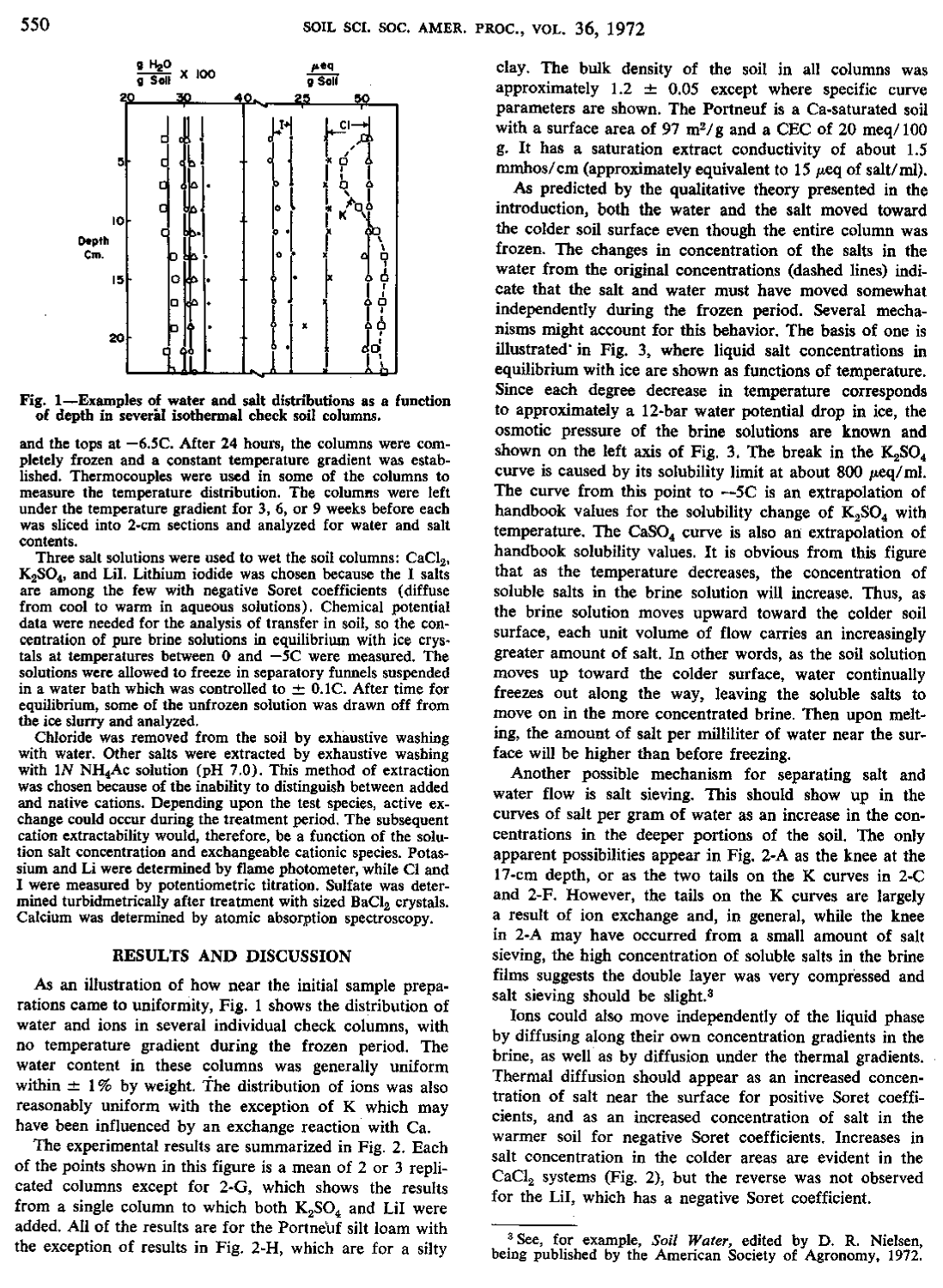

Fig. **2—Moisture and** salt **distributions** as a function **of soil depth** at **the end of various experimental tests.** The dashed **lines show the** average concentration of salt and water at the start of each test. The temperature distribution with soil depth is shown on the with axis. All soils were incubated for 6 weeks except as specifically shown on curve parameters. All columns were filled with<br>silt loam except for section H where silty clay was used. The bulk density "p" was approximatel curve parameters.

Salt diffusion can be estimated from the relation

$$
J_s = -\gamma \phi D_s \left( \frac{dn_s}{dz} + n_w n_s s_T \frac{dT}{dz} \right)
$$
 [1]

where  $J_s$  is the flux of salt at depth z,  $\gamma$  the fraction of unfrozen water in a cross section at depth z,  $\phi$  the tortuosity,  $D<sub>s</sub>$  the diffusion coefficient of salt in water,  $n<sub>s</sub>$  and  $n_{w}$  the mole fractions of salt and water,  $s_{T}$  the Soret coefficient, and *T* the temperature (deGroot and Mazur, 1962).

Soret coefficients for CaCl<sub>2</sub>, LiI, and  $K_2SO_4$  in pure

solutions are approximately  $1 \times 10^{-3}$ ,  $-1.4 \times 10^{-3}$ and  $5.8 \times 10^{-3}$  °C<sup>-1</sup> (Snowdon and Turner, 1961; von-Halle, 1959), while handbook values for diffusion coefficients of these salts range from  $0.6$  to  $1.0 \text{ cm}^2/\text{day}$ .

The fraction of unfrozen water needed in equation [1] can be estimated from the information given in Fig. 3 and 4 and the relation

$$
\psi = \tau + \pi \tag{2}
$$

where  $\psi$  is the total soil water potential fixed by the vapor pressure of ice,  $\tau$  is the soil's matric potential, and  $\pi$  is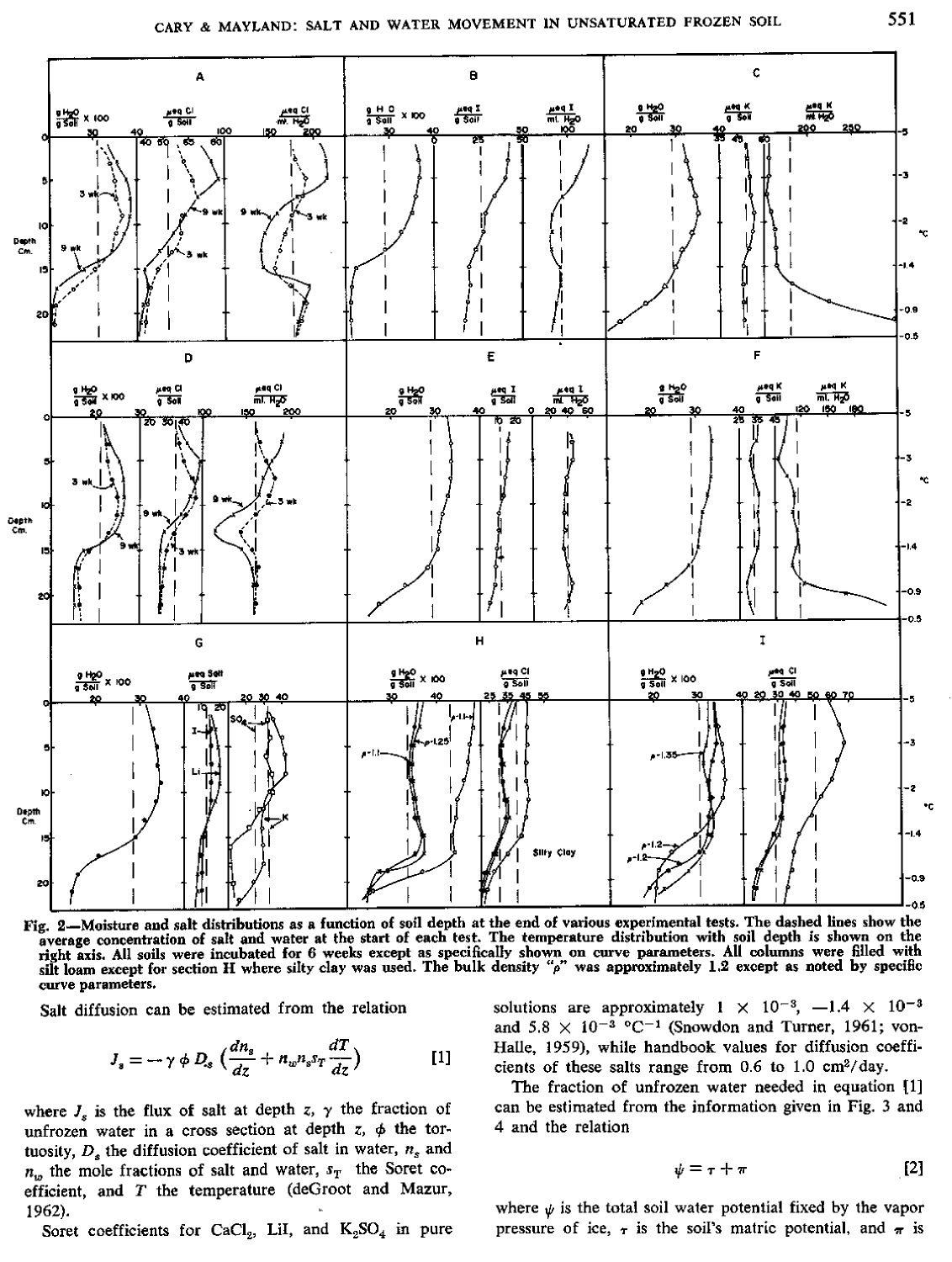

Fig. 3—The equilibrium concentrations of soluble LiI,  $K_2SO_4$ , CaC12, and **CaSO**<sup>4</sup> in ice slurries at different temperatures. The temperatures are scaled to the temperature distribution with depth in the incubated soil columns, and the total potential is known from the vapor pressure of ice at the various temperatures.

the osmotic potential. The matric potential can-be calculated for any given amount of salt in the brine solution at any specific soil temperature by finding the single water content in Fig. 3 and 4 that allows equation [2] to sum to the total water potential fixed by the ice temperature. This type of calculation leads to the information shown in Fig. 5, where the soil matric potential and percent of unfrozen water is shown as a function of soil depth.

Equations *[I]* and [2], used with handbook values for diffusion coefficients and Soret coefficients, give an average downward salt diffusion flux at the 15-cm depth of Fig. 2-A as approximately 0.15  $\mu$ eq/(cm<sup>2</sup>day) for the concentration component of diffusion flux, and a value less than 0.015 for the Soret or thermal diffusion flux.

Since it is possible to calculate the concentration of soluble salt in the unfrozen brine film, the net transfer of salt may be estimated from measurements of the net water flow. Choosing the soil depth where the water content began to rise during the frozen period, generally between 13 and 16 cm, the average water increase per gram of soil can be measured by graphically integrating the curves in Fig. 2. The total amount of upward liquid water flow may be calculated by subtracting the vapor diffusion component. This component, across a plane at depth z, is given by:<sup>4</sup>

$$
J_v = -\beta \frac{D \, p \, H}{R^2 T^3} \frac{dT}{dz} \tag{3}
$$

where  $\beta$  is a dimensionless constant  $\simeq$  2.5, *D* the diffusion coefficient of water vapor in air, *p* the vapor pressure of ice, *H* the latent heat of vaporization, and *R* the universal gas constant. Finding the average vapor flux to be approximately 0.013 mm/day upward at the 15-cm depth, leads to the average liquid phase flux in mm/day shown in the first column of numbers in Table 1. This, multiplied by the average concentration of salt in the brine film,



**Fig. 4—A moisture desorption curve for Portneuf silt loam at** 23C.

gives the net salt movement shown in the second column of numbers. As previously noted, there was a small downward diffusive flux of salt along its own concentration gradient, which must be accounted for, giving the predicted salt flow shown in the third column of numbers in Table 1.

The actual amount of salt that moved upward was calculated by graphically integrating the curves showing the *p.eq* salt/g soil. Results of these graphical integrations are shown in the last column of Table 1. The predicted values of salt movement are reasonably close to the observed values with the exception of the  $K_2SO_4$  system, though in all systems there may be a systematic error that makes the calculated values higher than the actual observations. This could be due to an underestimate of vapor flux, or salt diffusive flux, or an overestimate of the concentration of soluble salts, as well as the problem of assuming average concentrations and concentration gradients in the transient systems.

The failure of the prediction in the case of  $K_2SO_4$  arose from not accounting for the exchange of K and Ca between the soil particle surfaces and the brine solution. From Fig. 3, it is apparent that the K concentration in the brine solution may have approached 0.5N which should have resulted in *a* significant exchange of K for Ca, followed by precipitation of CaSO<sub>4</sub>. Consequently, most of the K was held by the soil particles and did not move with the liquid film. The result is shown in the curves (Figs. 2-C and 2-F) of K concentration in the soil and is why the water concentration in the soil and K concentration in the water are mirror images of each other.

The possibility also exists that there was some exchange of Li for Ca in the LiI system. Since CaI<sub>2</sub> is soluble, the I was able to move toward the soil surface with either Li or Ca ions which does raise some question as to the correct value of  $s_T$  to be used in equation [1].

As already noted, part of the water flux was in the vapor phase and may be calculated from existing theory. Water in the liquid phase, i.e., the brine solution, may move as a result of hydraulic head gradients, by thermal diffusion, or by effects of osmotic concentration gradients and electrical potentials. Since the data and theory indicate that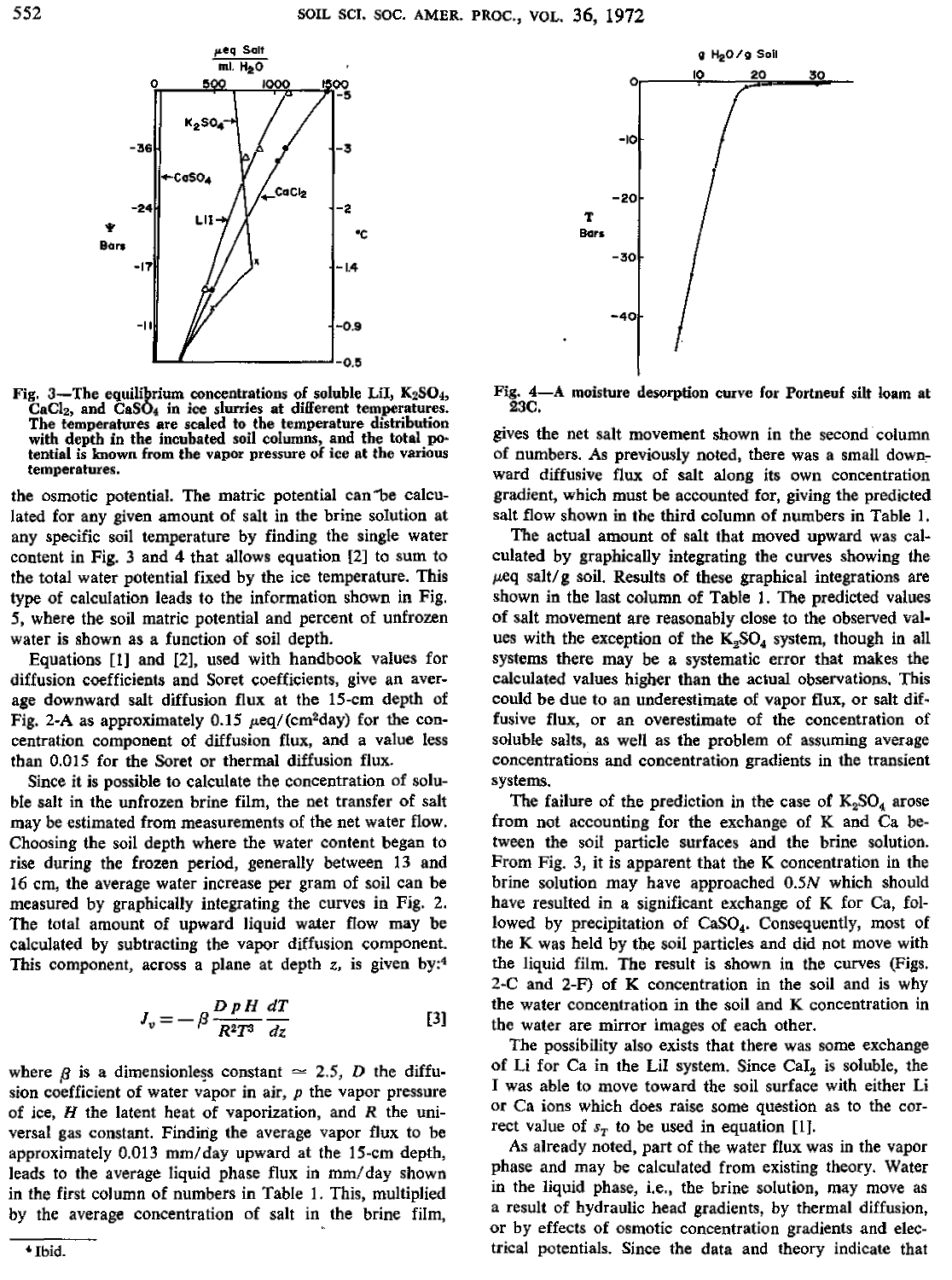

Fig. 5—The soil matric potential and unfrozen water content shown as a function of depth for the experimental test, Fig. 2•A. Temperature distribution with depth is shown on the right-hand side, while the center ordinate shows the total potential as required by the vapor pressure of ice.

salt sieving was small, it follows that water flow in response to osmotic gradients was also small. Both salt sieving and osmotic pressure flow require a system with semipermeable membrane characteristics, and, in fact, both phenomena are uniquely linked through the Onsager reciprocity relation.5

The net liquid flow was much greater than can be accounted for from thermal liquid-phase water flow,<sup>5</sup> thus the bulk of the liquid phase flow must have occurred along a pressure potential gradient arising from the matric potential effects on the unfrozen water film. Taking the average matric potential gradient from Fig, 5, and dividing it by the net flux of water found by graphical integration of Fig. 2-A at the 13-cm depth, gives a hydraulic conductivity of approximately  $1 \times 10^{-5}$  cm/day. This value occurs at a matric potential of —10 bars (Fig. 5), which is in reasonable agreement with experimental observations reported for other similar soils in an unfrozen state (Gardner, 1960),

#### A QUANTITATIVE THEORY

In view of the preceding discussion, it appears that the flow of soil solution and salt in unsaturated but frozen soil may be approximately described by the relations

$$
J_{\omega} = -K \frac{d\tau}{dz} - \beta \frac{D \ p \ H}{R^2 T^3} \frac{dT}{dz}
$$
 [4]

and

$$
J_s = -n_s K \frac{d\tau}{dz} - \gamma \phi D_s \frac{dn_s}{dz}
$$
 [5]

where *K* is the hydraulic conductivity and  $\tau$  is the matric potential written in terms of cm of water, i.e., approximately bars  $\times$  10<sup>3</sup>.

To use these equations for predictive purposes, one needs to know the hydraulic conductivity of the soil at a

**Table 1—Calculated and observed fluxes of** soil solution **and** salt which moved upward in some of the systems shown in Fig. 2

| Case                                                                               | Атегаде<br>liquid<br>Дuх. | Salt accumulation predicted |                                 |                               |
|------------------------------------------------------------------------------------|---------------------------|-----------------------------|---------------------------------|-------------------------------|
|                                                                                    |                           | Net<br>moved                | Corrected for<br>back diffusion | Observed salt<br>acoumulation |
|                                                                                    | mm/day                    | ———— µeq/g_soll ———         |                                 |                               |
| Fig. 2-A                                                                           | 0.13                      | 17.3                        | 15.8                            | 14.2                          |
| High CalCl. - 9 weeks<br>$\Gamma$ lg, 2-D                                          | 0.08                      | B. 4                        | 6.9                             | 6. B                          |
| Low CalCl. - 9 weeks<br>Fig. 2-A<br>High CalCl, - 3 weeks                          | 0. 27                     | 14.0                        | 13.5                            | 9, 1                          |
| $Fig. 2-D$                                                                         | 0.18                      | 6.3                         | 5.8                             | 5.5                           |
| Low CaCl, - 3 weeks<br>$F(b, 2-I)$                                                 | 0.14                      | 12.0                        | 11.0                            | 8.2                           |
| High CaCl, - 6 weeks<br>$Fig. 2-E$                                                 | 0.20                      | 3,7                         | 3.1                             | 2, 6                          |
| Low Li! - 6 weeks<br>$Fig. 2-B$                                                    | 0.22                      | 10.6                        | 9.6                             | 7, 9                          |
| High LiI - 6 weeks<br>$Fig. 2-F$                                                   | 0.13                      | 7.6                         | 7.9                             | 1.4                           |
| Low K.SO, - 6 weeks<br>$Fig. 2-C$<br>High K <sub>2</sub> SO <sub>4</sub> - 6 weeks | 0.13                      | 9. 7                        | 9.3                             | 2.5                           |

water content or matric potential corresponding to either the unfrozen water content or matric potential of the liquid film in frozen soil. This moisture content or potential may be found from the type of information given in Fig. 3 and 4, utilizing equation [2]. Values for unsaturated hydraulic conductivity may be approximated by values from unfrozen soil. A reasonable value of  $\beta$  may be chosen from tabulated values previously published,<sup>6</sup> and the other constants may be estimated from handbook values and information on soil exchange reactions and salt solubilities. Since these equations give the flux of salt and water through a cross section at any depth at any given time, it should be possible to use a computer to construct complete salt and soil water profiles as a function of time beginning with any set of conditions under a known temperature profile. These equations are, of course, suggested only for unsaturated conditions. As soon as the water content approaches the saturation point, further growth of the ice lens will disrupt the soil particle arrangement (Hoeckstra, 1969), and the conductivity values from nonfrozen conditions will not be valid estimates. However, the theory might still be used to predict the rate of water transport to a growing ice lens.

Flow equations [4] and [5] are a natural consequence of the thermodynamic theory of soil water transport,' combined with the qualitative model of the unsaturated frozen soil water system presented in the introduction of this paper. These equations require no new concepts of salt and water transport, nor do they require any new parameters that soil scientists are not already familiar with from studying unsaturated flow in unfrozen soil systems.

The proposed theory is in accord with the general flow behavior in unsaturated frozen soil as shown in Fig. 2 and other reports of similar research (Sartz, 1969; Fergusen et al., 1964; and Benz et al., 1968). For example, the rate of upward water flux increases as the amount of soluble salt in the soil increases because the thicker unfrozen water films provide a greater hydraulic conductivity, The decreasing rate of upward movement with time (Fig, 2-A and 2-D) results from a decreasing water matric potential gradient (Fig. 5), combined with the effects of a changing

<sup>6</sup> Ibid. 7 Ibid.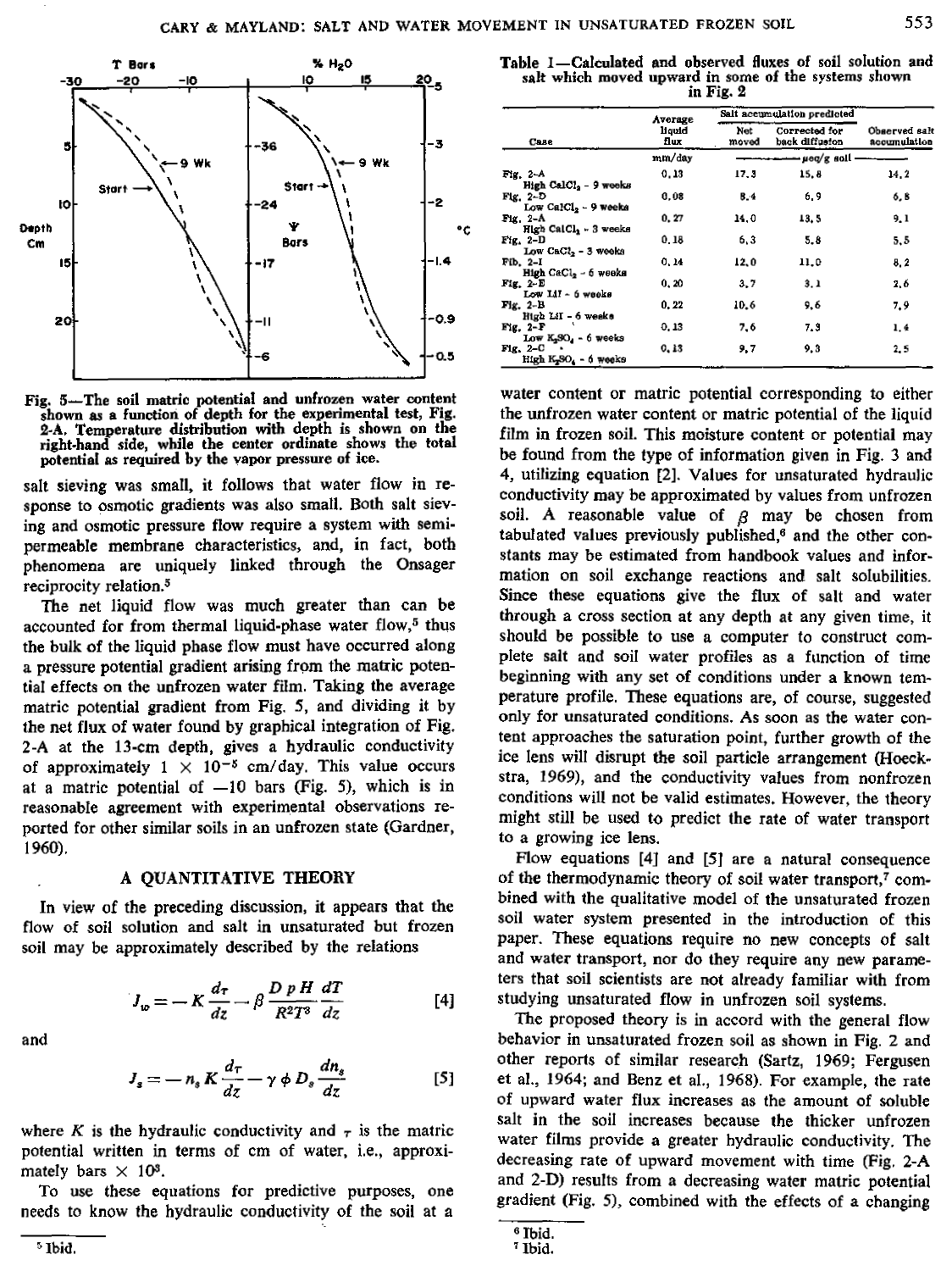unfrozen water content on the hydraulic conductivity. Moreover, as positions in the soil approached local saturation, the ice crystals began pushing the soil particles apart, further reducing the conductivity. The separation of salt and water is accounted for in the theory by salt diffusion, ion exchange, and solubility limits in the unfrozen water film, as well as by the increasing concentration of the brine solution as the temperature falls.

Under some field situations where the soil surface is wet and undergoing daily freeze-thaw cycles, large ice crystal development may be observed at or just below the surface (Outcalt, 1969). The ice crystal growth may be associated with frost heave of small plants and suggests a large upward movement of soil water to the surface. The proposed theory does predict this type of flow. For example, suppose that conditions were such that the soil froze to a depth of 5 cm. If it were very wet, the continuing release of heat of fusion would hold the temperatures near zero, say —0.2C at the surface and OC at the 5-cm depth. Even with very little dissolved salt in the soil solution, a matric potential of about —0.4 bar would exist at the 2.5-cm depth. The conductivity would then be about 0.1 mm/ day in a silt loam. The average gradient between the surface and the 5-cm depth would be approximately 300 cm  $H<sub>2</sub>O/cm$ , resulting from the temperature gradient in the ice phase. This gradient would develop a flux of 3 cm/day upward through the 2.5-cm plane. To maintain this large flow overnight, a high initial water content is required to buffer the temperature near zero and to make water readily available at the OC soil temperature plane. A flow of I cm/night to the surface with subsequent ice formation would release  $80 \text{ cal/cm}^2$ , which is in the general neighborhood of nighttime heat loss from a bare soil (Gradwell, 1968).

Provided there is at least enough water present to allow the ice phase to form, the theory suggests that initial soil water content will not be too important in steady-state situations lasting a number of days, other than its effect on the temperature distribution in the soil profile. If the soil is initially so dry that the ice phase does not form, the water movement will decrease very rapidly with time in accord with the general theory of soil water transport in unfrozen soil.

Small changes in density may not be too important, Fig. 2-H and 2-I. **Flow in frozen soil may at first be increased by increasing the soil bulk density since greater densities could increase the** hydraulic conductivity at low water contents. However, increasing the density reduces the size of the pores, causing them to fill with ice sooner and create ice lens which terminate further transport of water.

The kinds of salt dissolved in the soil solution may interact to give varying results as shown in Fig. 2-G. Here it was obvious that none of the ions moved at the same rate, and the end result was no doubt affected by the soil exchange of Ca for K and Li compounded by the solubility product of  $CaSO<sub>4</sub>$  in the concentrated brine solution. If the exchange and solubility constants for the Ca, Li, K,  $SO_4$ , and I were known in the unfrozen film, their final distribution could presumably have been predicted.



Fig. 6—Hypothetical changes in soil water, Ca, Mg, and Na distributions in a 804 soil system following a period of downward freezing from the surface.

### PRACTICAL ASPECTS

The proposed theory suggests a number of practical applications, some of which are obvious from the preceding discussion. One of these is the possibility of predicting water and salt movement in frozen soil from data already available from unfrozen soil. Other possibilities are seen in recognizing the effects of bulk density, salt concentration, salt solubilities, and exchange reactions on the transport of liquid to the colder soil planes and the subsequent degree of frost heaving. These concepts provide a reasonable explanation for the upward movement from a water table observed by Benz et al., 1968; the affect of water potential on upward flow in the winter reported by Fergusen et al:, 1964; and the infiltration into frozen soil (assuming periods of slight surface warming) observed by Sartz, 1969.

Another area of interest is the efficiency of the unsaturated frozen soil system in moving salt toward the coldest plane. Accumulation of  $NO<sub>s</sub>$  at the surface in the wintertime has been observed in the field by Campbell et al. (1970). Movement of herbicides, pesticides, and a variety of soluble salts toward the soil surface during frozen periods may also be important.

The ability of brine flow in the frozen soil to separate ionic species is particularly interesting. Suppose, for example, one had a sulfate soil system such as that sketched in Fig. 6. In the fall, the soil is uniformly wet as shown by the dashed line. After freezing, the water would migrate toward the surface, and the curved line would approximate the water distribution just before thawing in the spring (Fergusen et al., 1964). Further suppose that the  $[Na]/[Ca + Mg]$  ratio in the fall, was such that the soil was just on the borderline of becoming a problem. Upon freezing, the  $CaSO_4$  and MgSO<sub>4</sub> would largely precipitate from the brine solution, while the very soluble  $Na<sub>2</sub>SO<sub>4</sub>$ could, depending on the exchange reaction between the soil and brine, move toward the surface with the wintertime migration of liquid phase water. Melting in the spring, then, could result in an unfavorable  $Na/[Ca + Mg]$  ratio